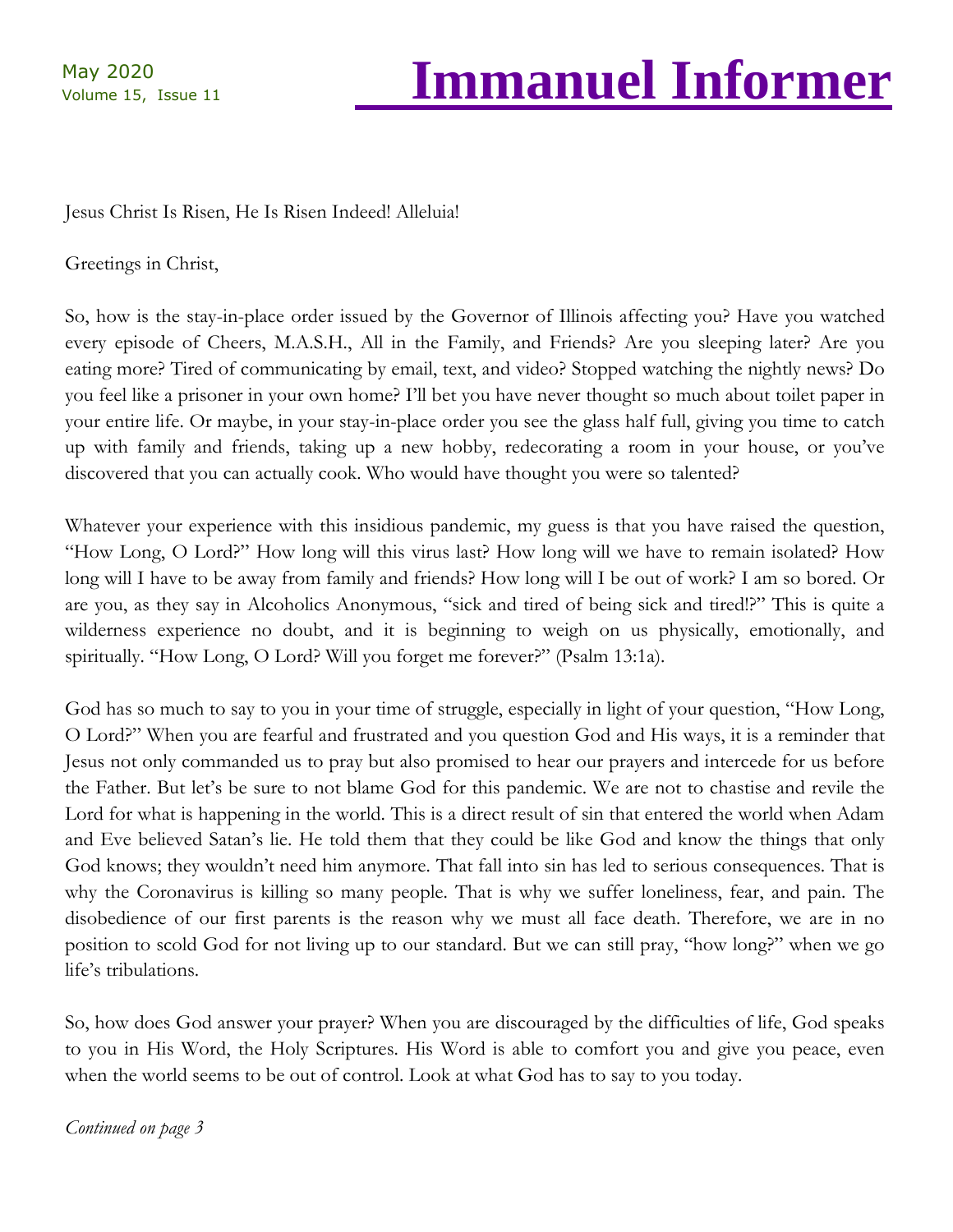#### **Giving Is a Win-Win**

God is the greatest giver, and, because we were made in His image, we were created to give. Giving is a win-win activity. We as givers are blessed, the recipients of our gifts are blessed, and God is glorified. God gave us what we needed the most, a Savior, and He keeps on giving.

The giver is blessed. As sinful people, we would rather keep what we have rather than to give. We become attached to the stuff of the world, and we seek comfort and security in the things of the world. Money and possessions become our treasure. Sinful hearts love wealth. Left to ourselves, we can never put the world in its proper place. However, in Christ and by the power of the Gospel, we have a new treasure, a true treasure. Through the working of the Holy Spirit, the love of the world can be expelled from our hearts and be replaced by Christ.

God uses giving to help direct our hearts to Him and away from the love of the world. Faithful and generous giving is evidence that God is first in our lives. In giving, we break the grip that this world has on us. Jesus said, *"Where your treasure is, there your heart will be also"* (Matthew 6:21). Our hearts will dwell on what we treasure the most. When we give, our hearts will follow where we give our money.

We don't give to be blessed, but God's Word clearly tells us that through our faithful generosity God will bless us. Several verses in Scripture promise us God's abundance when we honor Him through our giving. (Proverbs 3:10; Malachi 3:10: Luke 6:38). We are certain of His spiritual blessings and possibly material blessings.

The recipient(s) of our gifts are blessed. A constant theme throughout God's Word is that we are to help those in need. We can give individually and collectively as churches to improve the conditions of the needy. We are blessed so we can be a blessing to others.

Our giving supports the mission and ministry of our churches, Christian schools, seminaries, hospitals, and other Christian organizations that spread the Gospel.

Through our giving God is glorified. The Apostle Paul wrote, *"You will be enriched in every way to be generous in every way, which through us will produce thanksgiving to God"* (2 Corinthians 9:11). When we give God our first and best, He is honored.

Giving is truly a win-win activity. May God help us all make giving an intentional part of our Christian journey.

#### **THE FOUNDATION FOR OUR STEWARDSHIP IS GOD'S LOVE DEMONSTRATED BY THE GIVING OF HIS SON.**

"God shows His love for us in that while we were still sinners, Christ died for us" Romans 5:8



#### **Stewardship Corner**

In 1 Corinthians 4:1-2, the Apostle Paul writes that we are *"servants of Christ…entrusted with the secret things of God."* How God honors us! It is not, however, honor without responsibility, for he continues*, "Now it is required that those who have been given a trust must prove faithful."* Scripture is clear about what God's will for us is. He has given us gifts to be used for building up the Church and for reaching out to the lost. It is our task, as His hands, feet, and mouth to be using all our gifts in order to share the secret things of God with a lost world.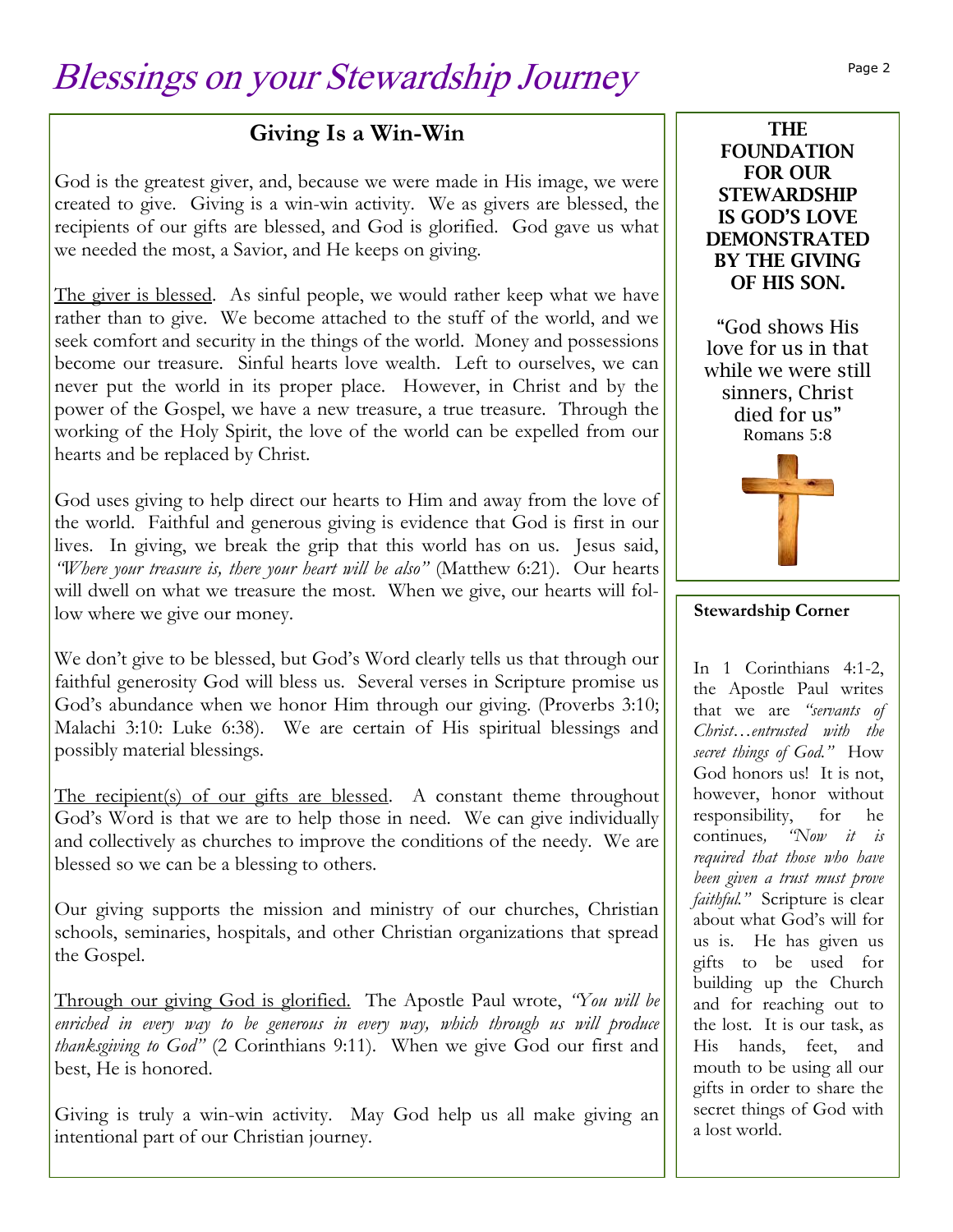"Call upon Me in the day of trouble; I will rescue you, and you will glorify Me" (Psalm 50:15).

"The sufferings of this present time are not worth comparing with the glory that is to be revealed to us" (Romans 8:18).

"Beloved we are God's children now, and what we will be has not yet appeared; but we know that when He appears we shall be like Him, because we shall see Him just as He is" (1 John 3:2).

"So, we do not lose heart. Though our outer self is wasting away, our inner self is being renewed day by day. For this light and momentary affliction is preparing for us an eternal weight of glory beyond all comparison, as we look not to the things that are seen but to the things that are unseen. For the things that are seen are temporal, but the things that are unseen are eternal" (2 Corinthians 4:16-18).

"And we know that for those who love God all things work together for good, for those who are called according to His purpose" (Romans 8:28).

"Cast all your anxiety on Him, because He cares for you" (1 Peter 5:7).

These are just a few of the many Scripture passages that God speaks to you in your time of suffering. He has so much more He would like to say to you, words of comfort, peace, and joy. You long for these words today and every day. Look to the Scriptures daily for strength. Hear what the Lord has to say regarding your prayer for relief and restoration. God will not disappoint you. Paul urges you to, "Let the word of Christ dwell in you richly" (Colossians 3:16a). God promises to sustain you to the very end of time, "the word of the Lord endures forever" (1 Peter 1:25).

Your heavenly Father loves you dearly and wants to hear from you in prayer. This pandemic, with its constant reminder of suffering and death, is meant to bring you closer to God as you spend time with Him.

In my office I have a cross stitch wall hanging that was given to me by one of our members. Stitched on it are the words from Psalm 145:18, "The Lord is near to all who call upon him." What a beautiful reminder that the Lord is close to you even when you pray, "How Long, O Lord?" Thy kingdom come, Thy will be done on earth as it is in heaven. In His time and according to His will is how He answers.

Please remember to check on your neighbors, friends, and family. Serve one another in love. Shine the light of Jesus for all to see. I love and miss you all deeply.

The grace of our Lord Jesus Christ be with you all,

Pastor Steve Deombeleg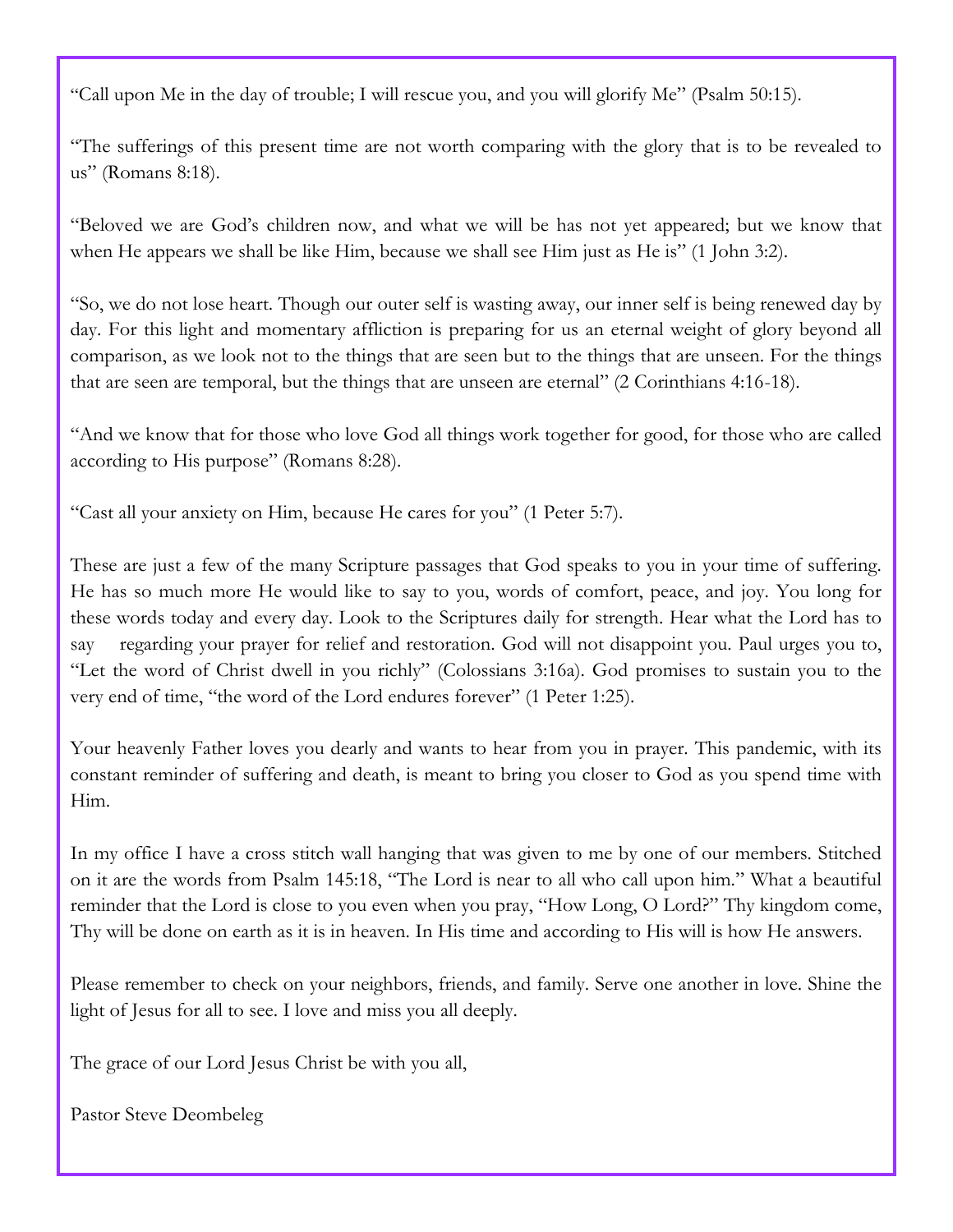*Everything written in the Scriptures was written to teach us, in order that we might have hope through the patience and encouragement which the Scriptures gives. Romans 15:4*

#### **Getting the Most Out of Your Daily Bible Reading**

As you read the Bible each day, allow the Scriptures to speak to you. This daily "dialogue" between you and the biblical text will reveal new understandings about God, and about yourself.

#### **May**

1 Romans 6:15-23 2 Romans 15:1-13 3 Isaiah 25:1-12 4 Isaiah 35:1-10 5 Isaiah 65:17-25 6 Jeremiah 29:1-14 7 Lamentations 3:1-24 8 John 11:1-16 9 John 11:17-44 10 Revelation 7:9-17 11 Revelation 21:1-27 12 Revelation 22:1-21 13 Psalm 30 14 Psalm 47 15 John 14:1-14 16 John 14:15-31 17 John 15:18-16:15 18 John 16:16-33

#### 20 John 21:1-19 Ascension Day 21 Acts 1:1-11 22 Acts 1:12-26 23 Ezekiel 11:14-25 24 Ezekiel 20:33-44 25 Ezekiel 36:1-15 26 Ezekiel 36:16-38 27 Ezekiel 37:1-14 28 Ezekiel 37:15-28

29 Ezekiel 39:11-29 30 Joel 2:28-3:8

19 John 20:19-31

Pentecost 31 Acts 2:1-13

#### **Set aside time**

to read the Bible

on a daily basis.

#### **Find a quiet place**

to read and reflect on each day's reading

#### **Begin with prayer,**

asking God for guidance and blessing.



#### **A Month of Prayer**

The Fellowship of Prayer consists of caring people who pray daily for members in the church. Members will be listed in alphabetical order each month. Please pray for their known and unknown needs.

- 1. Valerie Winston
- 2. Vern Witt
- 3. Harold Zedler
- 4. Annetta Zimmerman
- 5. Ron & Barb Arndt
- 6. Susan Arnold
- 7. Taylor Balslew
- 8. Leonard Bartels
- 9. The Bell Family
- 10. The Bettin family
- 11. Karen Bimler
- 12. The Blair Family
- 13. Bud and Lois Boese
- 14. Elaine Boettcher
- 15. The Bozzi Family
- 16. Roger Brabant
- 17. Ruth Anne Brendemuhl
- 18. Bob Brown
- 19. Doretha Brown
- 20. John & Lisa Chioda
- 21. The Czubernats
- 22. Detrall Dearbone
- 23. The Deombeleg Family
- 24. The Duff Family
- 25. Dorothy Francis
- 26. Arlene Gasperich
- 27. The Gibson Family
- 28. The Hadler Family
- 29. Steve & Lucretia Hardy
- 30. Evelyn Haynes
- 31. Corinne Hein

#### **FOR THE RECORD**

Nothing to report

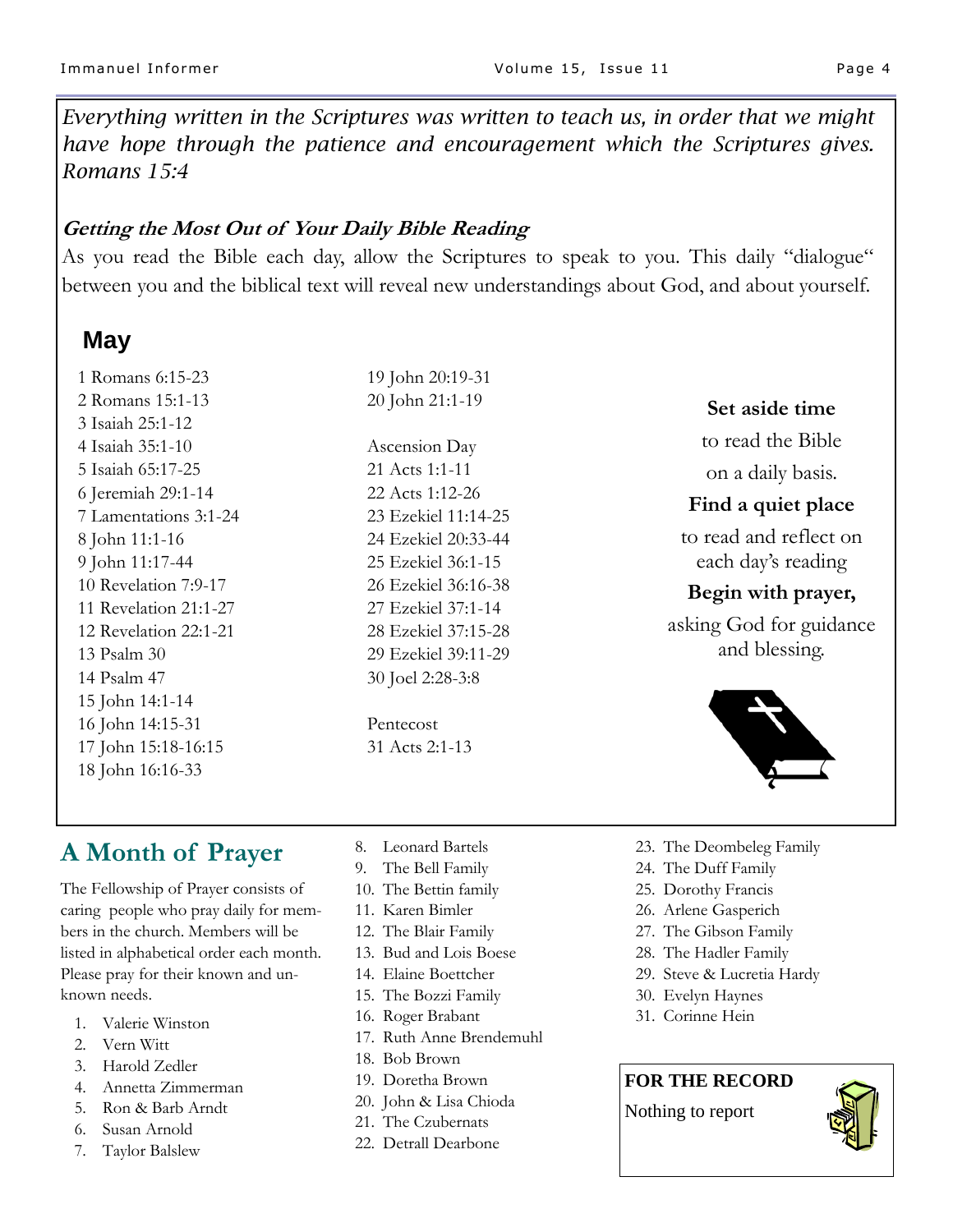# May 2020

| <b>Sun</b>                                                                                                                                                                                                                    | <b>Mon</b>                                   | <b>Tue</b> | <b>Wed</b>                                       | <b>Thu</b>                                                          | Fri                                                             | <b>Sat</b>     |
|-------------------------------------------------------------------------------------------------------------------------------------------------------------------------------------------------------------------------------|----------------------------------------------|------------|--------------------------------------------------|---------------------------------------------------------------------|-----------------------------------------------------------------|----------------|
| During Shelter in Place, all services and bible study will be online at<br>www.immanuel-hillside.org or through Zoom. All previously scheduled May<br>church and school functions have been cancelled or will be rescheduled. |                                              |            |                                                  |                                                                     | 1<br>8am - 11am<br>Food Pantry<br>Drop Off                      | $\overline{2}$ |
| 3 - 9:30 Wor-<br>ship Online<br>11AM Zoom<br><b>Bible Study</b>                                                                                                                                                               | $\overline{4}$<br><b>Scrip Orders</b><br>Due | 5          | 6<br>10am WBS<br>Zoom 4:30pm<br>MBS Zoom         | 7<br>$4\text{pm}$ - $7\text{pm}$<br>Food Pantry<br>Drop Off         | 8<br>8am - 11am<br>Food Pantry<br>Drop Off                      | 9              |
| 10 9:30 Wor-<br>ship Online<br>11AM Zoom<br><b>Bible Study</b>                                                                                                                                                                | 11                                           | 12         | 13<br>10am WBS<br>Zoom 4:30pm<br>MBS Zoom        | 14<br>$4\text{pm}$ - $7\text{pm}$<br><b>Food Pantry</b><br>Drop Off | 15<br>8am - 11am<br><b>Food Pantry</b><br>Drop Off              | 16             |
| 17 9:30 Wor-<br>ship Online<br>11AM Zoom<br><b>Bible Study</b>                                                                                                                                                                | 18                                           | 19         | 20<br>10am WBS<br>Zoom 4:30pm<br>MBS Zoom        | 21<br>$4\text{pm}$ - $7\text{pm}$<br><b>Food Pantry</b><br>Drop Off | 22 - No Classes<br>8am - 11am<br><b>Food Pantry</b><br>Drop Off | 23             |
| 24 9:30 Wor-<br>ship Online<br>11AM Zoom<br><b>Bible Study</b><br>$21$ D <sub>antagas</sub> $\pm$                                                                                                                             | 25<br><b>Memorial Day</b><br>No Classes      | 26         | 27<br>10am WBS<br>Zoom 4:30pm<br><b>MBS</b> Zoom | 28<br>$4$ pm - $7$ pm<br><b>Food Pantry</b><br>Drop Off             | 29 - Last Day<br>of School<br>8am - 11am<br><b>Food Pantry</b>  | 30             |

31 Pentecost 9:30 Worship Online /11AM Zoom Bible

<sup>27</sup> Peace I leave with you; my peace I give you. I do not give to you as the world gives. Do not let your hearts be troubled and do not be afraid. - John 14:27

#### May Birthdays

3 Sarah Vu

- 6 Naomi Perez
- 7 Marilyn Tense
- 9 Kristen Karpierz

10 Samantha Hadler 11 Bill Redis

14 J.T. Redis

19 Karen Mulvihill 29 Marilyn Weeks 30 Nandi Tense